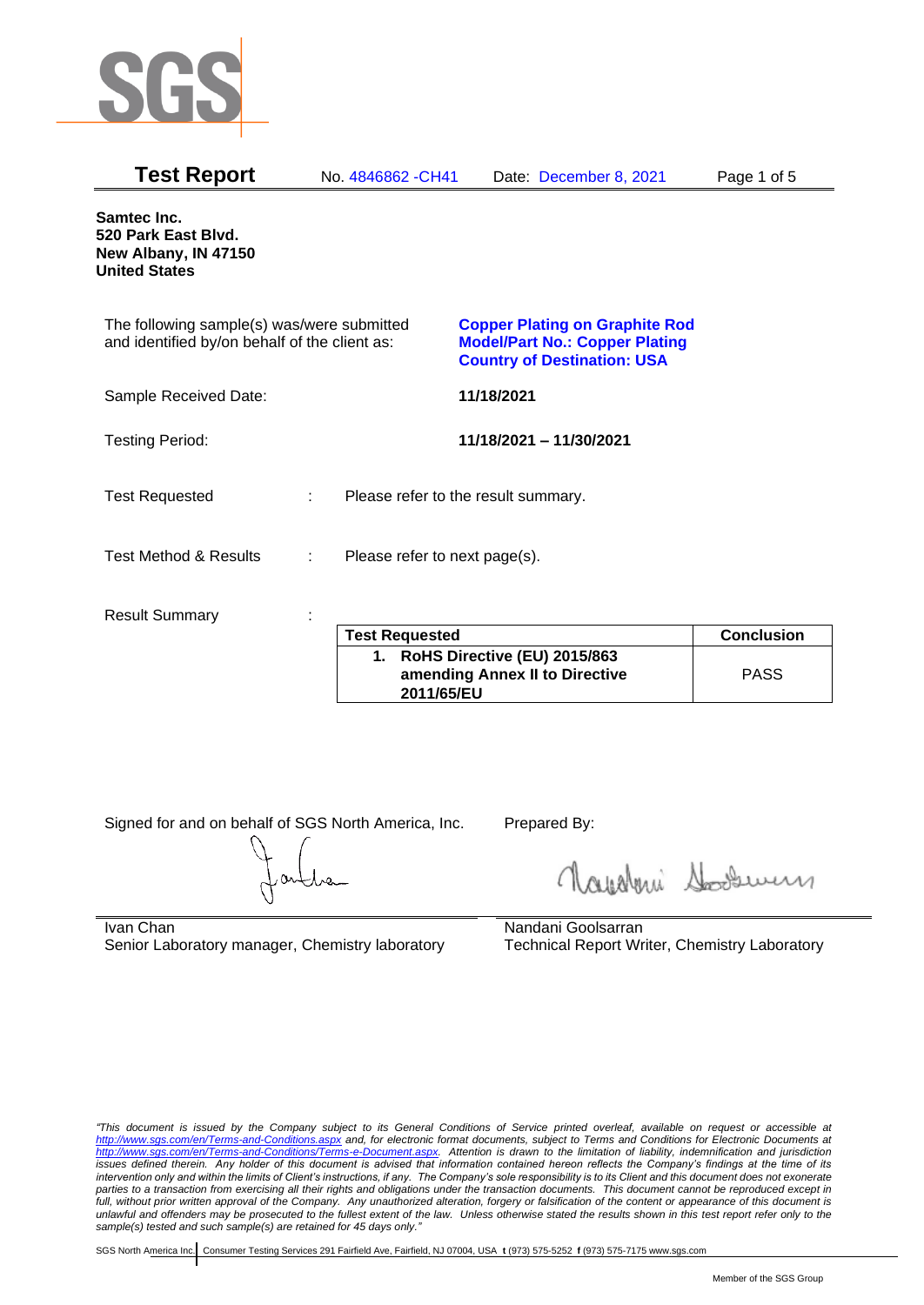

| <b>Test Report</b> | No. 4846862 - CH41 | Date: December 8, 2021 | Page 2 of 5 |
|--------------------|--------------------|------------------------|-------------|
|--------------------|--------------------|------------------------|-------------|

## **1. RoHS Directive (EU) 2015/863 amending Annex II to Directive 2011/65/EU**

## **Testing was done at an SGS Affiliate Laboratory:**

**Specimen SGS Sample ID Description No.** 1 HKT21-058506.002 Coppery plating

Remarks :

 $(1)$  1 mg/kg = 1 ppm = 0.0001% (2) MDL = Method Detection Limit

- $(3)$  ND = Not Detected  $($  < MDL)
- (4) "-" = Not Regulated

Test Method : With reference to IEC 62321-4:2013+A1:2017 and IEC62321-5:2013, analyzed by ICP-OES.

(Decision Rule: please refer to appendix 1: Category 1)

With reference to IEC62321-7-1:2015, analyzed by UV-Vis. (Decision Rule: please refer to appendix 1: Category 4)

| Test Item $(s)$                                  | Limit | Unit                    | MDL  | 002 |
|--------------------------------------------------|-------|-------------------------|------|-----|
| Cadmium (Cd)                                     | 100   | mg/kg                   |      | ND  |
| Lead (Pb)                                        | 1.000 | mg/kg                   | b    | ND  |
| Mercury (Hg)                                     | 1.000 | mg/kg                   |      | ND. |
| Hexavalent Chromium $(Cr(VI))\blacktriangledown$ | $-$   | $\mu$ g/cm <sup>2</sup> | 0.10 | ND. |

Notes :

(1) The maximum permissible limit is quoted from RoHS Directive (EU) 2015/863. IEC 62321 series is equivalent to EN 62321 series

[http://www.cenelec.eu/dyn/www/f?p=104:30:1742232870351101::::FSP\\_ORG\\_ID,FSP\\_LANG\\_](http://www.cenelec.eu/dyn/www/f?p=104:30:1742232870351101::::FSP_ORG_ID,FSP_LANG_ID:1258637,25) [ID:1258637,25](http://www.cenelec.eu/dyn/www/f?p=104:30:1742232870351101::::FSP_ORG_ID,FSP_LANG_ID:1258637,25)

(2)  $\blacktriangledown$  = a. The sample is positive for Cr(VI) if the Cr(VI) concentration is greater than 0.13  $\mu$  g/cm2. The sample coating is considered to contain Cr(VI)

b. The sample is negative for Cr(VI) if Cr(VI) is ND (concentration less than 0.10  $\mu$  g/cm2). The coating is considered a non-Cr(VI) based coating

c. The result between 0.10  $\mu$  g/cm2 and 0.13  $\mu$  g/cm2 is considered to be

inconclusive - unavoidable coating variations may influence the determination

Information on storage conditions and production date of the tested sample is unavailable and thus Cr(VI) results represent status of the sample at the time of testing.

*"This document is issued by the Company subject to its General Conditions of Service printed overleaf, available on request or accessible at <http://www.sgs.com/en/Terms-and-Conditions.aspx> and, for electronic format documents, subject to Terms and Conditions for Electronic Documents at [http://www.sgs.com/en/Terms-and-Conditions/Terms-e-Document.aspx.](http://www.sgs.com/en/Terms-and-Conditions/Terms-e-Document.aspx) Attention is drawn to the limitation of liability, indemnification and jurisdiction*  issues defined therein. Any holder of this document is advised that information contained hereon reflects the Company's findings at the time of its *intervention only and within the limits of Client's instructions, if any. The Company's sole responsibility is to its Client and this document does not exonerate*  parties to a transaction from exercising all their rights and obligations under the transaction documents. This document cannot be reproduced except in *full, without prior written approval of the Company. Any unauthorized alteration, forgery or falsification of the content or appearance of this document is unlawful and offenders may be prosecuted to the fullest extent of the law. Unless otherwise stated the results shown in this test report refer only to the sample(s) tested and such sample(s) are retained for 45 days only."*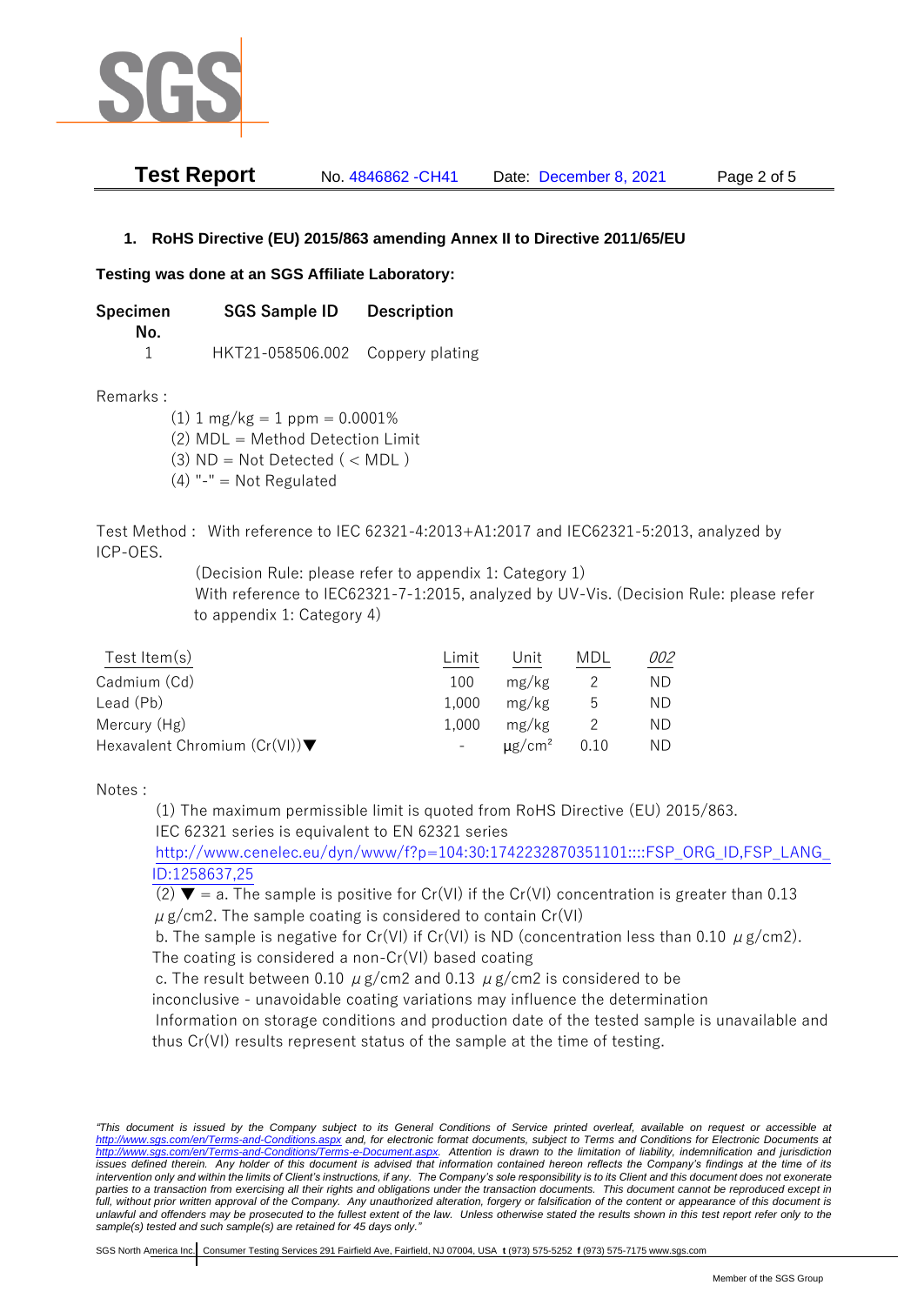

**Test Report** No. 4846862 -CH41 Date: December 8, 2021 Page 3 of 5

## **Appendix 1**

| Category                | Decision Rule Statement                                                                                                                                                                                                                                                                                                                                                                                                                                                                                                                                                                                                                                                                                                                                                                                                                                                                                                                                                                                                                                                                                                                                                                                                                                                                                                                                                                                                                                                                                            |
|-------------------------|--------------------------------------------------------------------------------------------------------------------------------------------------------------------------------------------------------------------------------------------------------------------------------------------------------------------------------------------------------------------------------------------------------------------------------------------------------------------------------------------------------------------------------------------------------------------------------------------------------------------------------------------------------------------------------------------------------------------------------------------------------------------------------------------------------------------------------------------------------------------------------------------------------------------------------------------------------------------------------------------------------------------------------------------------------------------------------------------------------------------------------------------------------------------------------------------------------------------------------------------------------------------------------------------------------------------------------------------------------------------------------------------------------------------------------------------------------------------------------------------------------------------|
| $\overline{1}$          | The decision rule for conformity reporting is based on the non-binary statement with quard band (is<br>equal to the expanded measurement uncertainty with a 95% coverage probability, w = U95) in<br>ILAC-G8:09/2019 Clause 4.2.3.<br>"Pass - the measured value is within (or below / above) the acceptance limit, where the<br>А.<br>acceptance limit is below / above to the quard band." or "Pass - The measured values were<br>observed in tolerance at the points tested. The specific false accept risk is up to 2.5%.".<br>B.<br>"Conditional Pass - The measured values were observed in tolerance at the points tested.<br>However, a portion of the expanded measurement uncertainty intervals about one or more<br>measured values exceeded / out of tolerance. When the measured result is close to the<br>tolerance, the specific false accept risk is up to 50%.".<br>C.<br>"Conditional Fail - One or more measured values were observed out of tolerance at the<br>points tested. However, a portion of the expanded measurement uncertainty intervals about<br>one or more measured values were in tolerance. When the measured result is close to the<br>tolerance, the specific false reject risk is up to 50%.".<br>"Fail - the measured value is out of (or below / above) the tolerance limit added / subtracted<br>D.<br>to the quard band." or "Fail - One or more measured values were observed out of tolerance<br>at the points tested". The specific false reject risk is up to 2.5%. |
| $\overline{2}$          | The decision rule for conformity reporting is based on BS EN 1811:2011+A1:2015: Reference test<br>method for release of nickel from all post assemblies which are inserted into pierced parts of the<br>human body and articles intended to come into direct and prolonged contact with the skin in<br>Section 9.2 interpretation of results.                                                                                                                                                                                                                                                                                                                                                                                                                                                                                                                                                                                                                                                                                                                                                                                                                                                                                                                                                                                                                                                                                                                                                                      |
| $\overline{3}$          | The decision rule for conformity reporting is based on the general consideration of simple<br>acceptance as stated in ISO/IEC Guide 98-3: "Uncertainty of measurement - Part 3: Guide to the<br>expression of uncertainty in measurement (GUM 1995)", and more specifically for analytical<br>measurements to the EURACHEM/CITAC Guide 2012 "Quantifying Uncertainty in Analytical<br>Measurement *                                                                                                                                                                                                                                                                                                                                                                                                                                                                                                                                                                                                                                                                                                                                                                                                                                                                                                                                                                                                                                                                                                                |
| 4                       | The decision rule for conformity reporting is according to the IEC 62321-7-1 Edition 1.0 2015-09<br>Section 7: Table 1-(comparison to standard and interpretation of result)                                                                                                                                                                                                                                                                                                                                                                                                                                                                                                                                                                                                                                                                                                                                                                                                                                                                                                                                                                                                                                                                                                                                                                                                                                                                                                                                       |
| 5                       | The decision rule for conformity reporting is according to the IEC 62321-3-1 Edition 1.0 2013-06<br>Annex A.3 interpretation of result.                                                                                                                                                                                                                                                                                                                                                                                                                                                                                                                                                                                                                                                                                                                                                                                                                                                                                                                                                                                                                                                                                                                                                                                                                                                                                                                                                                            |
| $\overline{6}$          | The decision rule for conformity reporting is according to the GB/T 26125-2011 Annex A to H                                                                                                                                                                                                                                                                                                                                                                                                                                                                                                                                                                                                                                                                                                                                                                                                                                                                                                                                                                                                                                                                                                                                                                                                                                                                                                                                                                                                                        |
| 7                       | The decision rule for conformity reporting is according to the requested specification or standard<br>(ASTM F963-17 section 4.3.5)                                                                                                                                                                                                                                                                                                                                                                                                                                                                                                                                                                                                                                                                                                                                                                                                                                                                                                                                                                                                                                                                                                                                                                                                                                                                                                                                                                                 |
| $\overline{\mathbf{g}}$ | The decision rule for conformity reporting is according to the requested specification or standard<br>(AS/NZS ISO 8124 Part 3 section 4.2)                                                                                                                                                                                                                                                                                                                                                                                                                                                                                                                                                                                                                                                                                                                                                                                                                                                                                                                                                                                                                                                                                                                                                                                                                                                                                                                                                                         |
| Remark                  | If the decision rule is not feasible to be used and the uncertainty of the result is able to be provided.<br>the uncertainty range of the result will be shown in the report. Otherwise, only result will be shown<br>in the report.                                                                                                                                                                                                                                                                                                                                                                                                                                                                                                                                                                                                                                                                                                                                                                                                                                                                                                                                                                                                                                                                                                                                                                                                                                                                               |

*"This document is issued by the Company subject to its General Conditions of Service printed overleaf, available on request or accessible at <http://www.sgs.com/en/Terms-and-Conditions.aspx> and, for electronic format documents, subject to Terms and Conditions for Electronic Documents at [http://www.sgs.com/en/Terms-and-Conditions/Terms-e-Document.aspx.](http://www.sgs.com/en/Terms-and-Conditions/Terms-e-Document.aspx) Attention is drawn to the limitation of liability, indemnification and jurisdiction issues defined therein. Any holder of this document is advised that information contained hereon reflects the Company's findings at the time of its intervention only and within the limits of Client's instructions, if any. The Company's sole responsibility is to its Client and this document does not exonerate parties to a transaction from exercising all their rights and obligations under the transaction documents. This document cannot be reproduced except in full, without prior written approval of the Company. Any unauthorized alteration, forgery or falsification of the content or appearance of this document is unlawful and offenders may be prosecuted to the fullest extent of the law. Unless otherwise stated the results shown in this test report refer only to the sample(s) tested and such sample(s) are retained for 45 days only."*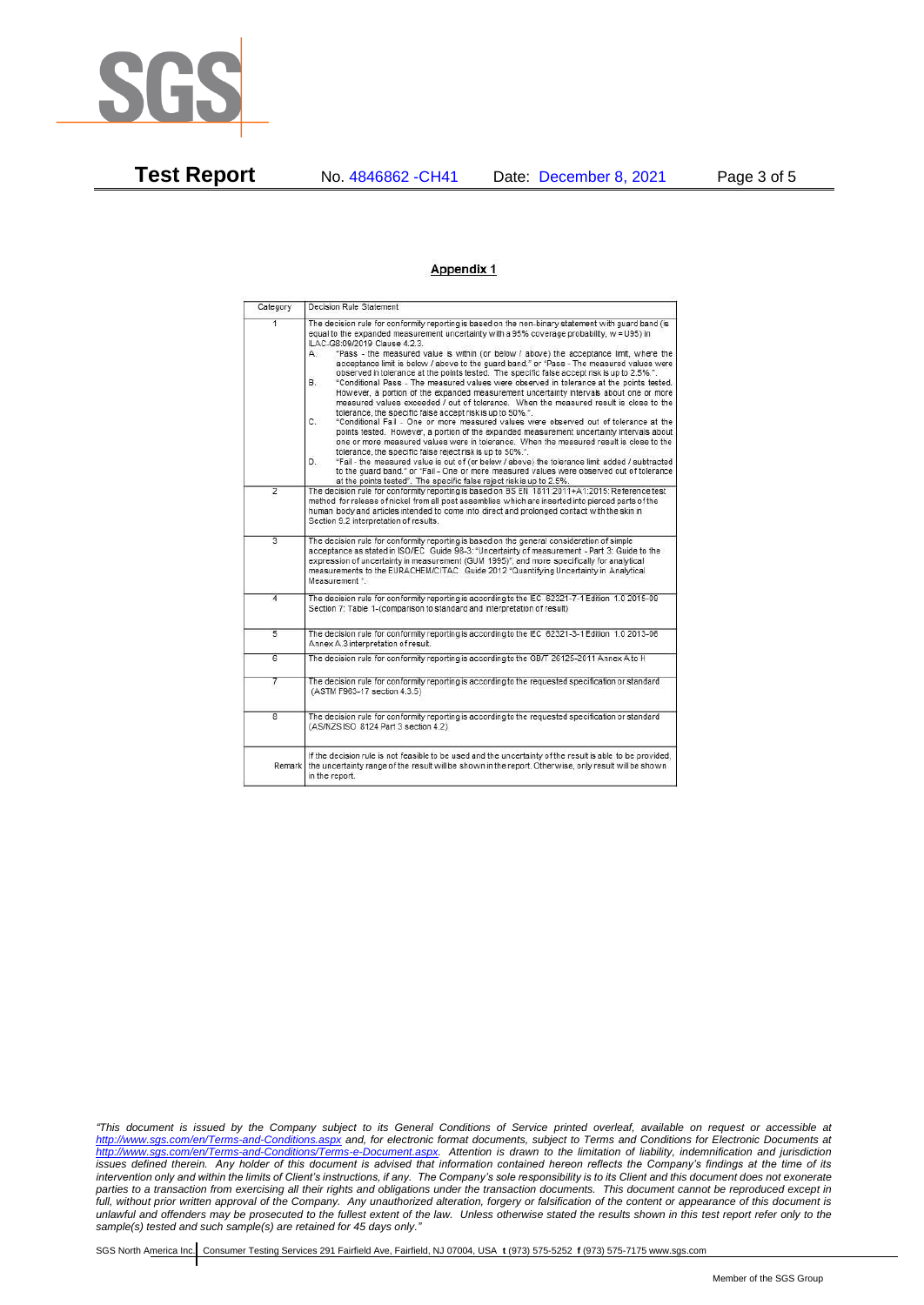



*"This document is issued by the Company subject to its General Conditions of Service printed overleaf, available on request or accessible at <http://www.sgs.com/en/Terms-and-Conditions.aspx> and, for electronic format documents, subject to Terms and Conditions for Electronic Documents at [http://www.sgs.com/en/Terms-and-Conditions/Terms-e-Document.aspx.](http://www.sgs.com/en/Terms-and-Conditions/Terms-e-Document.aspx) Attention is drawn to the limitation of liability, indemnification and jurisdiction issues defined therein. Any holder of this document is advised that information contained hereon reflects the Company's findings at the time of its intervention only and within the limits of Client's instructions, if any. The Company's sole responsibility is to its Client and this document does not exonerate*  parties to a transaction from exercising all their rights and obligations under the transaction documents. This document cannot be reproduced except in *full, without prior written approval of the Company. Any unauthorized alteration, forgery or falsification of the content or appearance of this document is unlawful and offenders may be prosecuted to the fullest extent of the law. Unless otherwise stated the results shown in this test report refer only to the sample(s) tested and such sample(s) are retained for 45 days only."*